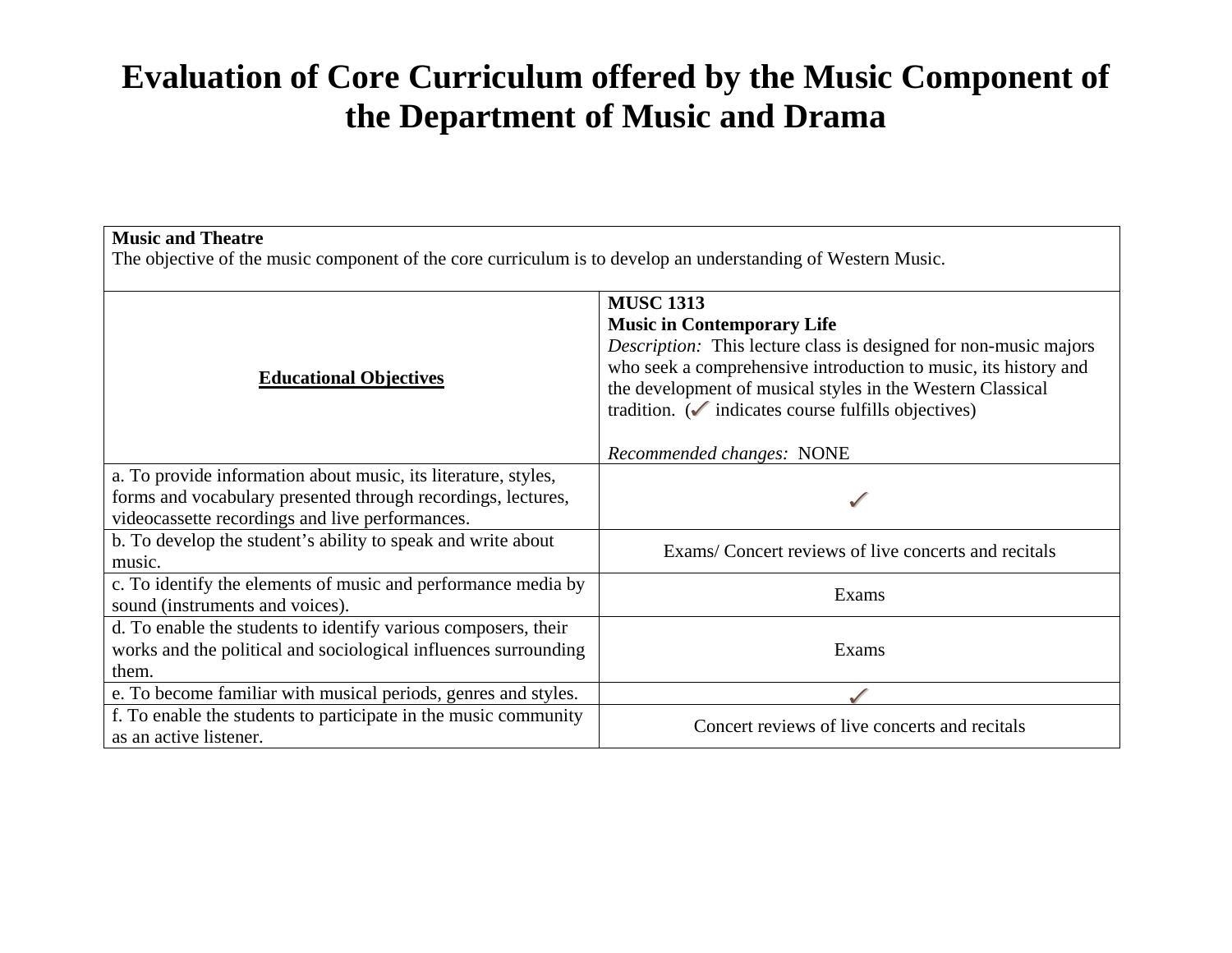## **Evaluation of Core Curriculum offered by the Music Component of the Department of Music and Drama**

| <b>Music and Theatre</b>                                                                                          |                                                                                                                                                                                                                                                                                                                                                                                                                                                                                                                                                                                                                                                                                                                                                                                                                                               |  |
|-------------------------------------------------------------------------------------------------------------------|-----------------------------------------------------------------------------------------------------------------------------------------------------------------------------------------------------------------------------------------------------------------------------------------------------------------------------------------------------------------------------------------------------------------------------------------------------------------------------------------------------------------------------------------------------------------------------------------------------------------------------------------------------------------------------------------------------------------------------------------------------------------------------------------------------------------------------------------------|--|
| The objective of the music component of the core curriculum is to develop an understanding of Western Music.      |                                                                                                                                                                                                                                                                                                                                                                                                                                                                                                                                                                                                                                                                                                                                                                                                                                               |  |
| <b>Educational Objectives</b>                                                                                     | <b>MUSC 1213</b><br><b>Fundamentals of Music</b><br><i>Description:</i> This course is designed to teach the student basic<br>skills of reading and writing music. Emphasis will be placed on<br>the development of both aural and written skills.<br><i>Recommended changes:</i> This course was originally a 2 semester<br>music major course. Due to changes in the music core<br>requirement; this course is now a 1 semester non-music major<br>course. The committee recommends the following:<br>Change Course Number to MUSC 1213 for BOTH Fall<br>and Spring semesters thus removing MUSC 1223<br>Change the course description to the following:<br>This course is designed to teach non-music majors basic skills of<br>reading and writing music. Emphasis will be placed on the<br>development of both aural and written skills. |  |
| a. Recognize and write notes on the treble, bass and C clefs.                                                     | Regular homework assignments/ Exams                                                                                                                                                                                                                                                                                                                                                                                                                                                                                                                                                                                                                                                                                                                                                                                                           |  |
| b. Read, write, and identify rhythm patterns in simple and<br>compound meters.                                    | Regular homework assignments/ Exams                                                                                                                                                                                                                                                                                                                                                                                                                                                                                                                                                                                                                                                                                                                                                                                                           |  |
| c. Read, write, and identify intervals, major and minor key<br>signatures, and major and minor scales and chords. | Regular homework assignments/ Exams                                                                                                                                                                                                                                                                                                                                                                                                                                                                                                                                                                                                                                                                                                                                                                                                           |  |
| d. Identify and define musical terms, signs and symbols.                                                          | Regular homework assignments/ Exams                                                                                                                                                                                                                                                                                                                                                                                                                                                                                                                                                                                                                                                                                                                                                                                                           |  |